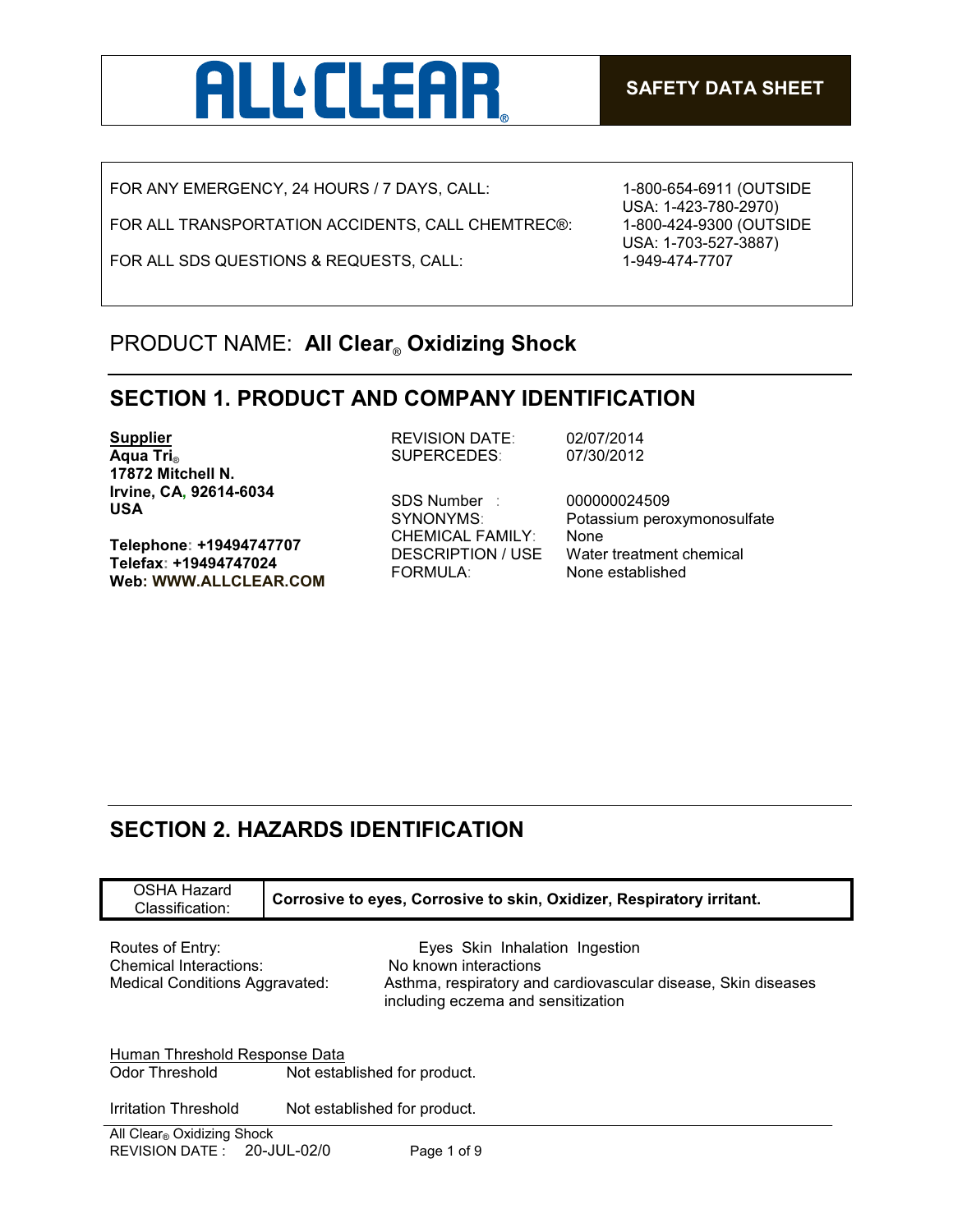

| Hazardous Materials Identification System / National Fire Protection Association Classifications |  |
|--------------------------------------------------------------------------------------------------|--|
|                                                                                                  |  |

| Hazard Ratings: | Health | Flammability | Physical / Instability | PPI / Special<br>hazard.                                                               |
|-----------------|--------|--------------|------------------------|----------------------------------------------------------------------------------------|
| <b>HMIS</b>     | 3      |              | 0                      |                                                                                        |
| <b>NFPA</b>     | 3      |              |                        | NFPA Oxidizer<br>Class: Meets the<br>criteria of an<br><b>NFPA Class 1</b><br>Oxidizer |

| Immediate (Acute) Health Effects |
|----------------------------------|
|----------------------------------|

| Inhalation Toxicity:               | May cause respiratory irritation.                                                                                                                                                                                                                                                                                                   |
|------------------------------------|-------------------------------------------------------------------------------------------------------------------------------------------------------------------------------------------------------------------------------------------------------------------------------------------------------------------------------------|
| Skin Toxicity:                     | Corrosive to skin                                                                                                                                                                                                                                                                                                                   |
| Eye Toxicity:                      | Corrosive to eyes.                                                                                                                                                                                                                                                                                                                  |
| Ingestion Toxicity:                | Irritation and/or burns can occur to the entire gastrointestinal tract,<br>including the stomach and intestines, characterized by nausea, vomiting,<br>diarrhea, abdominal pain, bleeding, and/or tissue ulceration. Ingestion<br>may cause severe damage to the gastrointestinal tract with the potential<br>to cause perforation. |
| Acute Target Organ Toxicity:       | This product may be severely irritating and/or corrosive to all tissues<br>contacted and upon inhalation, may cause irritation to mucous<br>membranes and the upper respiratory tract.                                                                                                                                              |
| Prolonged (Chronic) Health Effects |                                                                                                                                                                                                                                                                                                                                     |
| Carcinogenicity:                   | This product is not known or reported to be carcinogenic by any<br>reference source including IARC, OSHA, NTP or EPA.                                                                                                                                                                                                               |
| Reproductive and                   | Not known or reported to cause reproductive or developmental toxicity.                                                                                                                                                                                                                                                              |
| Developmental Toxicity:            |                                                                                                                                                                                                                                                                                                                                     |
| Inhalation:                        | There are no known or reported effects from chronic exposure.                                                                                                                                                                                                                                                                       |
| Skin Contact:                      | There are no known or reported effects from chronic exposure.                                                                                                                                                                                                                                                                       |
| Skin Absorption:                   | May be absorbed through skin, but it is unlikely that harmful effects will                                                                                                                                                                                                                                                          |
|                                    | occur unless contact is prolonged, repeated, and extensive.                                                                                                                                                                                                                                                                         |
| Ingestion:                         | There are no known or reported effects from chronic ingestion except for<br>effects similar to those experienced from single exposure.                                                                                                                                                                                              |
| Eye Contact:                       | Prolonged contact may result in permanent damage.                                                                                                                                                                                                                                                                                   |
| Sensitization:                     | Possible skin sensitizer based on animal tests                                                                                                                                                                                                                                                                                      |
| Chronic Target Organ Toxicity:     | Respiratory Tract, Eyes, Skin, Digestive Tract                                                                                                                                                                                                                                                                                      |
| Supplemental Health Hazard         | No additional health information available.                                                                                                                                                                                                                                                                                         |
| Information:                       |                                                                                                                                                                                                                                                                                                                                     |

# **SECTION 3. COMPOSITION/INFORMATION ON INGREDIENTS**

 $CAS OR CHEMICAL NAME$   $CAS #$   $% RANGE$ Pentapotassium bis(peroxymonosulphate) bis(sulphate) 70693-62-8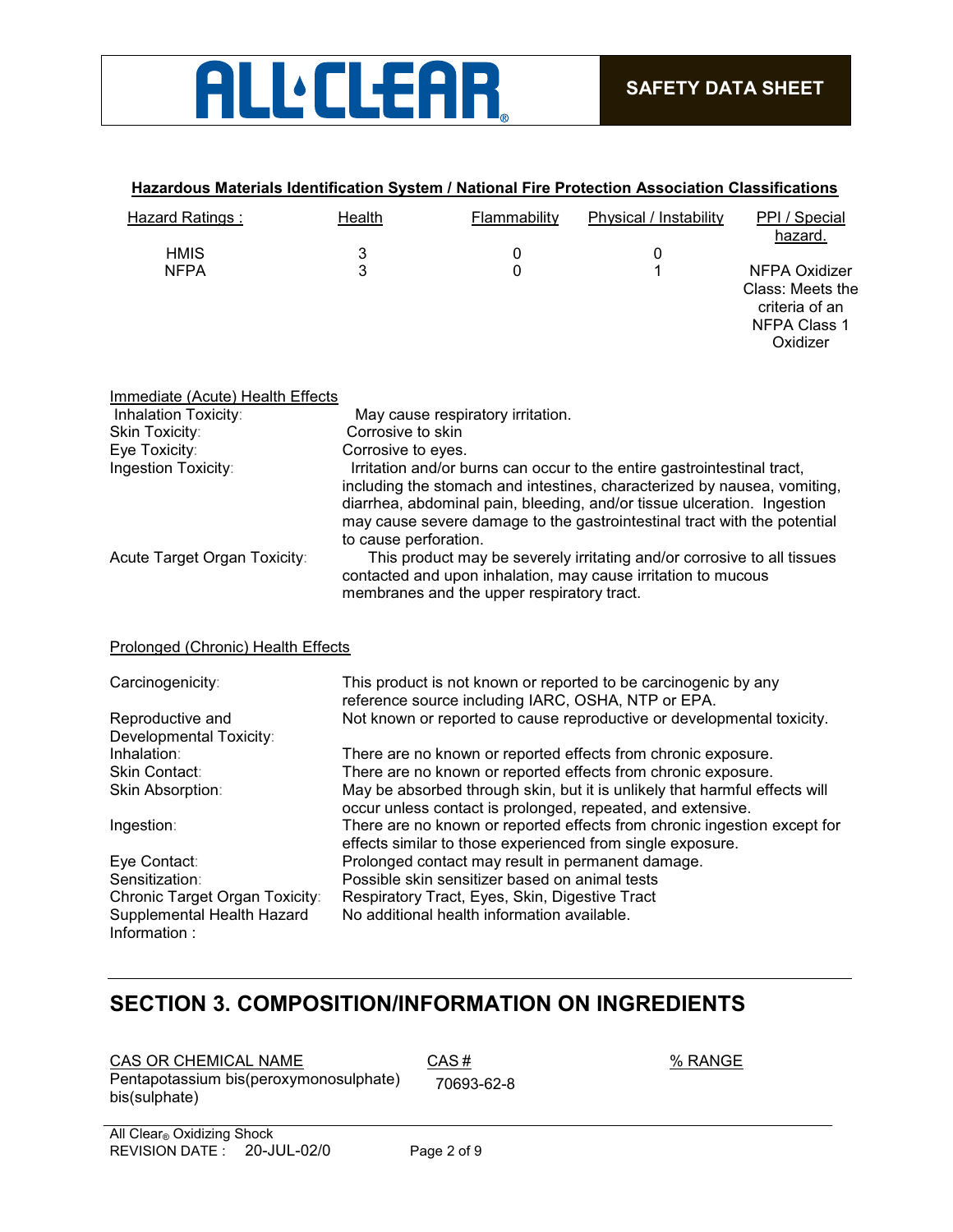

POTASSIUM PEROXYDISULFATE 7727-21-1

Tetra[carbonato(2- )]dihydroxypentamagnesium 7760-50-1

Active Ingredient in this composition is POTASSIUM PEROXYMONOSULFATE, CAS. No. 10058-23-8, Concentration: 43-47% (Typical 45%)

# **SECTION 4. FIRST AID MEASURES**

| General Advice: | Call a physician immediately. |
|-----------------|-------------------------------|
|                 |                               |

| Inhalation:   | IF INHALED: Remove individual to fresh air. Seek medical attention if breathing<br>becomes difficult or if respiratory irritation develops. If not breathing, give artificial<br>respiration. Call for medical assistance. |
|---------------|----------------------------------------------------------------------------------------------------------------------------------------------------------------------------------------------------------------------------|
| Skin Contact: | IF ON SKIN: Immediately flush skin with plenty of water for 15 minutes. If clothing<br>comes in contact with the product, the clothing should be removed immediately                                                       |
|               | and laundered before re-use. Seek medical attention.                                                                                                                                                                       |
| Eye Contact:  | IF IN EYES: Immediately flush eyes with plenty of water for at least 15 minutes.<br>Seek medical attention immediately.                                                                                                    |
| Ingestion:    | IF SWALLOWED: Call a physician immediately. DO NOT induce vomiting unless<br>directed to do so by a physician. Never give anything by mouth to an unconscious<br>person.                                                   |

# **SECTION 5. FIREFIGHTING MEASURES**

| Flammability Summary (OSHA):                      | Product is not known to be flammable, combustible, pyrophoric or<br>explosive.                                                                          |
|---------------------------------------------------|---------------------------------------------------------------------------------------------------------------------------------------------------------|
| <b>Flammable Properties</b>                       |                                                                                                                                                         |
| Flash Point:                                      | not applicable                                                                                                                                          |
| <b>Autoignition Temperature:</b>                  | not applicable                                                                                                                                          |
| Fire / Explosion Hazards:                         | Material will not ignite or burn. Will release oxygen when heated,<br>intensifying a fire                                                               |
| <b>Extinguishing Media:</b>                       | Water only.                                                                                                                                             |
| Fire Fighting Instructions:                       | In case of fire, use normal fire-fighting equipment and the personal<br>protective equipment recommended in Section 8. Use water to cool<br>containers. |
| <b>Hazardous Combustion Products:</b>             | Carbon monoxide, Carbon dioxide                                                                                                                         |
| Upper Flammable / Explosive Limit,                | not applicable                                                                                                                                          |
| $%$ in air:                                       |                                                                                                                                                         |
| Lower Flammable / Explosive Limit,<br>$%$ in air: | not applicable                                                                                                                                          |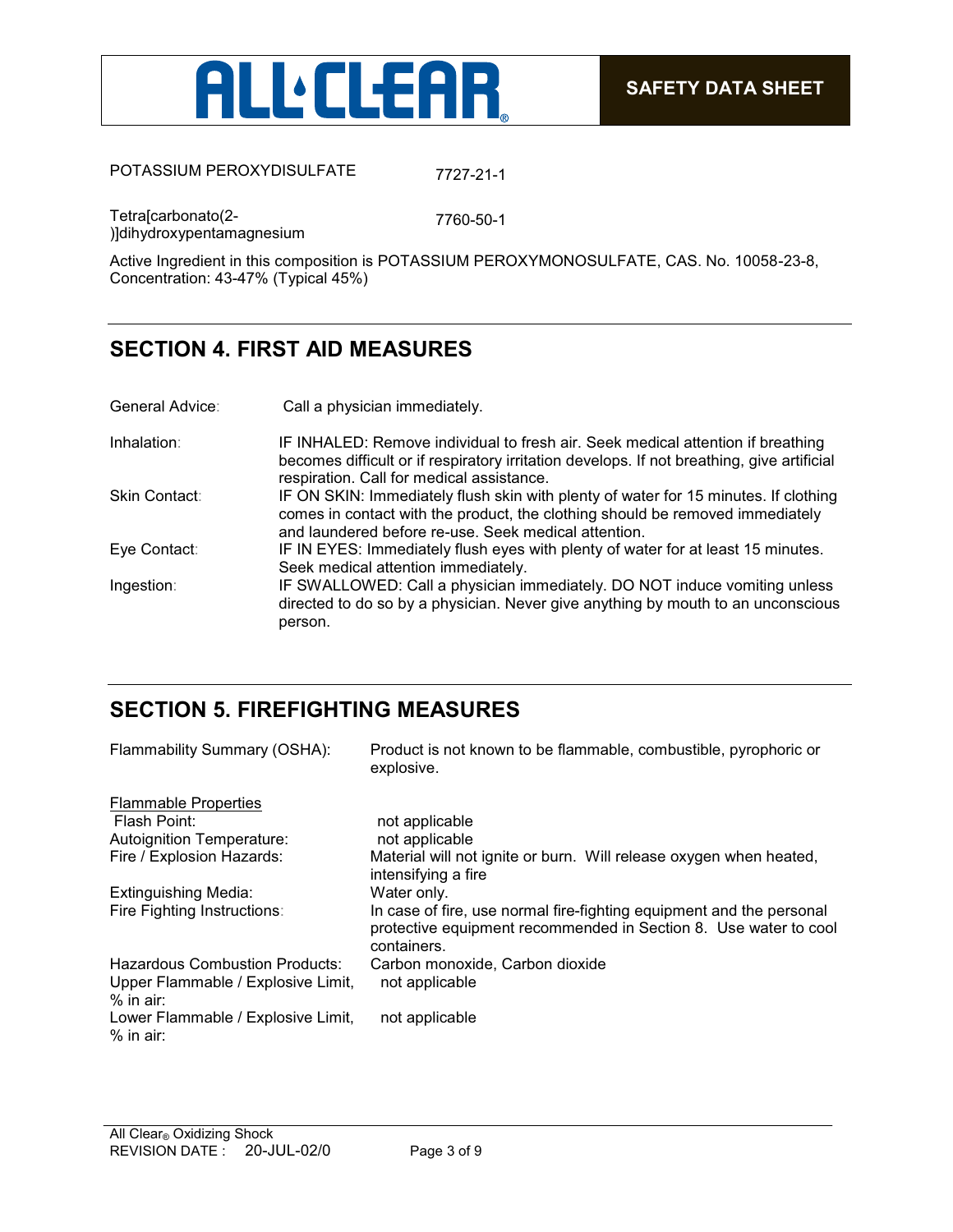# **ALL'CLEAR**

# **SECTION 6. ACCIDENTAL RELEASE MEASURES**

| Personal Protection for Emergency<br>Situations: | Additional protective clothing must be worn to prevent personal<br>contact with this material. Those items include but are not limited to<br>boots, impervious gloves, hard hat, splash-proof goggles,<br>impervious clothing, i.e., chemically impermeable suit, self-contained<br>breathing apparatus.      |
|--------------------------------------------------|---------------------------------------------------------------------------------------------------------------------------------------------------------------------------------------------------------------------------------------------------------------------------------------------------------------|
| <b>Spill Mitigation Procedures</b>               |                                                                                                                                                                                                                                                                                                               |
| Air Release:                                     | Keep people away from and upwind of spill/leak.                                                                                                                                                                                                                                                               |
| Water Release:                                   | Notify all downstream users of possible contamination. Divert water<br>flow around spill if possible and safe to do so.                                                                                                                                                                                       |
| Land Release:                                    | Sweep up and shovel into suitable containers for disposal. Avoid<br>creating dust. Do not place spill materials back in their original<br>containers.                                                                                                                                                         |
| Additional Spill Information:                    | Stop source of spill as soon as possible and notify appropriate<br>personnel. Utilize emergency response personal protection<br>equipment prior to the start of any response. Evacuate all non-<br>essential personnel. Dispose of spill residues per guidelines under<br>Section 13, Disposal Consideration. |

# **SECTION 7. HANDLING AND STORAGE**

| Handling:                                                              | Do not take internally. Avoid contact with skin, eyes and clothing.<br>Upon contact with skin or eyes, wash off with water. Avoid inhalation<br>of dust and fumes. |
|------------------------------------------------------------------------|--------------------------------------------------------------------------------------------------------------------------------------------------------------------|
| Storage:                                                               | Store in a cool dry ventilated location, away from sources of ignition<br>or other incompatible conditions and chemicals. Keep container(s)<br>closed.             |
| Incompatible Materials for Storage:<br><b>Empty Container Warning:</b> | Refer to Section 10, "Incompatible Materials."<br>Empty containers retain hazardous residue, dispose of accordingly.                                               |

## **SECTION 8. EXPOSURE CONTROLS/PERSONAL PROTECTION**

| Ventilation:                                    | Local exhaust ventilation or other engineering controls are normally required<br>when handling or using this product to keep airborne exposures below the<br>TLV, PEL or other recommended exposure limit. |  |
|-------------------------------------------------|------------------------------------------------------------------------------------------------------------------------------------------------------------------------------------------------------------|--|
| Protective Equipment for Routine Use of Product |                                                                                                                                                                                                            |  |
| Respiratory Protection:                         | Wear a NIOSH approved respirator if levels above the exposure limits are<br>possible., Wear a NIOSH approved N95 respirator.                                                                               |  |
| Skin Protection:                                | Wear impervious gloves to avoid skin contact. A full impervious suit is<br>recommended if exposure is possible to a large portion of the body.                                                             |  |
| Eye Protection:                                 | Use chemical goggles.                                                                                                                                                                                      |  |
| Protective Clothing Type:                       | Neoprene                                                                                                                                                                                                   |  |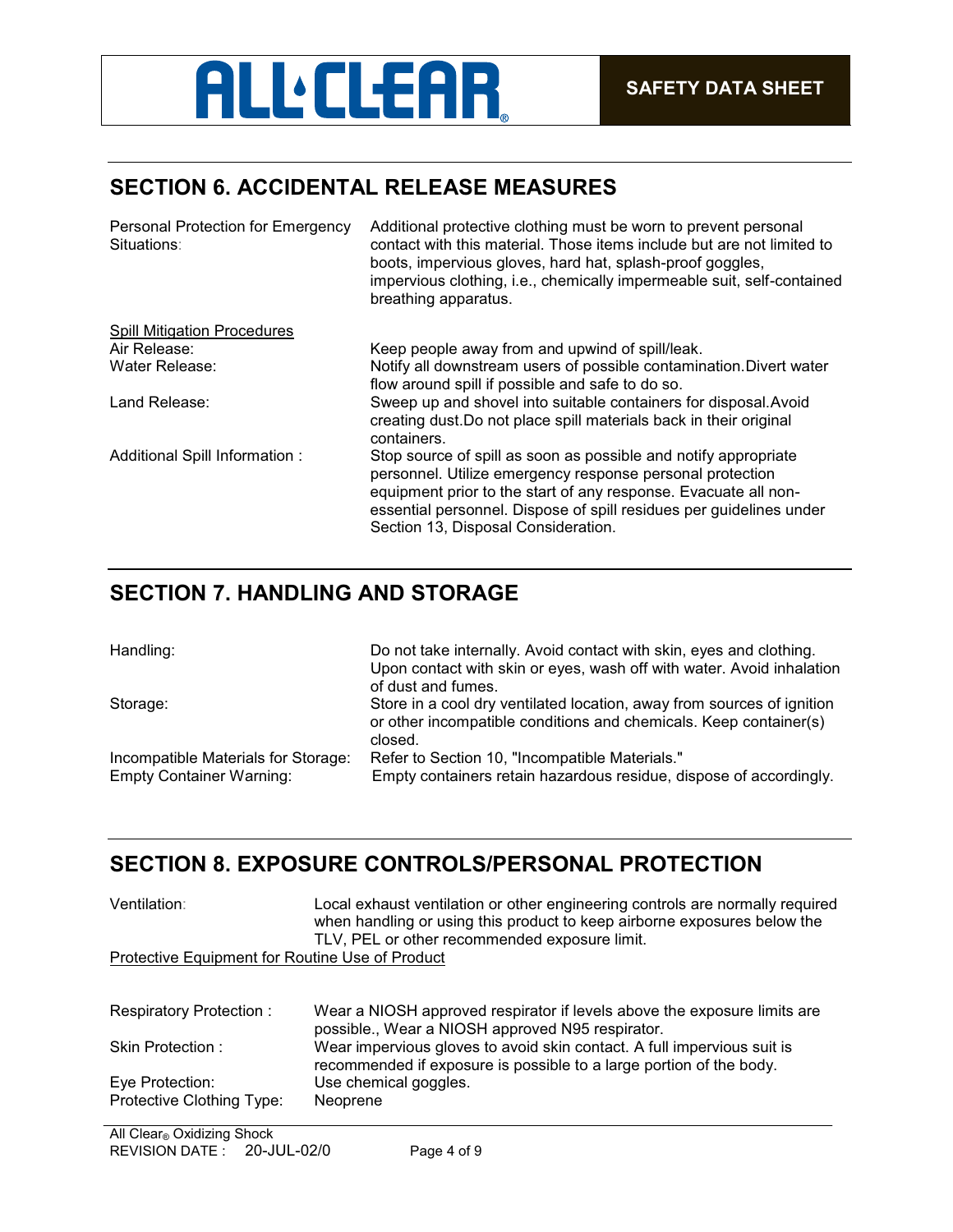

General Protective Measures:

An eye wash and safety shower should be provided in the immediate work area.

Active Ingredient in this composition is POTASSIUM PEROXYMONOSULFATE, CAS. No. 10058-23-8, Concentration: 43-47% (Typical 45%)

#### **Components with workplace control parameters**

no data available

#### **SECTION 9. PHYSICAL AND CHEMICAL PROPERTIES**

| solid<br>solid<br>white<br>None<br>None established<br>$1.1 - 1.4$                                                                                       |
|----------------------------------------------------------------------------------------------------------------------------------------------------------|
| 1.4<br>() 10% solution<br>not applicable<br>not applicable                                                                                               |
| no data available                                                                                                                                        |
| $\left( \right)$<br>no data available<br>not applicable<br>no data available<br>no data available<br>250 g/l<br>68 °F (20 °C)                            |
| $\left( \right)$<br>no data available<br>not applicable<br>Product has oxidizing properties.<br>no data available<br>no data available<br>Not applicable |
|                                                                                                                                                          |

## **SECTION 10. STABILITY AND REACTIVITY**

| <b>Stability and Reactivity Summary:</b> |  |
|------------------------------------------|--|
| Conditions to Avoid:                     |  |

Stable under normal conditions. Sparks, open flame, other ignition sources, and elevated temperatures., Contact with incompatible substances Chemical Incompatibility: Halides, Heavy metals, Cyanides, Oxidizing agents Hazardous Decomposition Products: Decomposes when heated or dampened, releasing oxygen and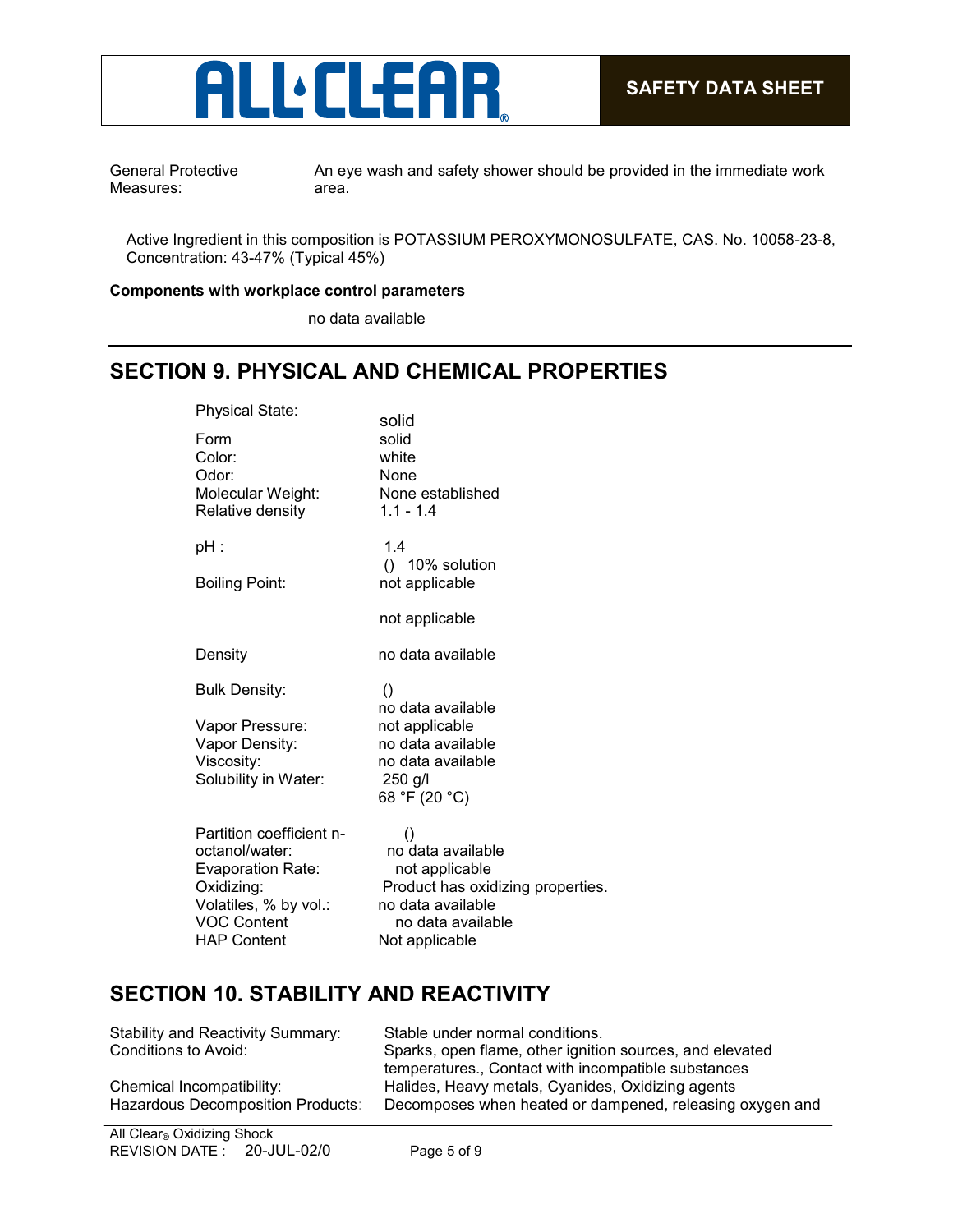

Decomposition Temperature:

heat, Oxides of sulfur

# **SECTION 11. TOXICOLOGICAL INFORMATION**

| Component Animal Toxicology<br>Oral LD50 value:                                                                                                                            |                                                                                                                                                                                                              |
|----------------------------------------------------------------------------------------------------------------------------------------------------------------------------|--------------------------------------------------------------------------------------------------------------------------------------------------------------------------------------------------------------|
| Pentapotassium<br>bis(peroxymonosulphat<br>e) bis(sulphate)                                                                                                                | LD50<br>500 mg/kg<br>Rat                                                                                                                                                                                     |
| <b>Component Animal Toxicology</b><br>Dermal LD50 value:<br>Pentapotassium<br>bis(peroxymonosulphat<br>e) bis(sulphate)                                                    | LD50<br>$> 2,000$ mg/kg<br>Rat                                                                                                                                                                               |
| <b>Component Animal Toxicology</b><br>Inhalation LC50 value:                                                                                                               |                                                                                                                                                                                                              |
| <b>Product Animal Toxicity</b><br>Oral LD50 value:<br>Dermal LD50 value:<br>Inhalation LC50<br>value:<br>Skin Irritation:<br>Eye Irritation:<br><b>Skin Sensitization:</b> | $= 2,000$ mg/kg<br>LD50<br>rat<br>> 11,000 mg/kg<br>LD50<br>rabbit<br>LC50 4 h $> 5.0$ mg/l<br>rat<br>Corrosive to skin<br>Corrosive to eyes<br>Possible skin sensitizer based on animal tests               |
| Acute Toxicity:<br>Subchronic / Chronic                                                                                                                                    | This product is corrosive to all tissues contacted and upon inhalation, may cause<br>irritation to mucous membranes and respiratory tract.<br>Not known or reported to cause subchronic or chronic toxicity. |
| Toxicity:                                                                                                                                                                  |                                                                                                                                                                                                              |
| Reproductive and<br>Developmental Toxicity:                                                                                                                                | Not known or reported to cause reproductive or developmental toxicity.                                                                                                                                       |
| Mutagenicity:                                                                                                                                                              | Not known or reported to be mutagenic.                                                                                                                                                                       |
| Carcinogenicity:                                                                                                                                                           | This product is not known or reported to be carcinogenic by any reference<br>source including IARC, OSHA, NTP or EPA.                                                                                        |

## **SECTION 12. ECOLOGICAL INFORMATION**

Overview: Moderately toxic to fish and other aquatic organisms.

Ecological Toxicity Values - Product: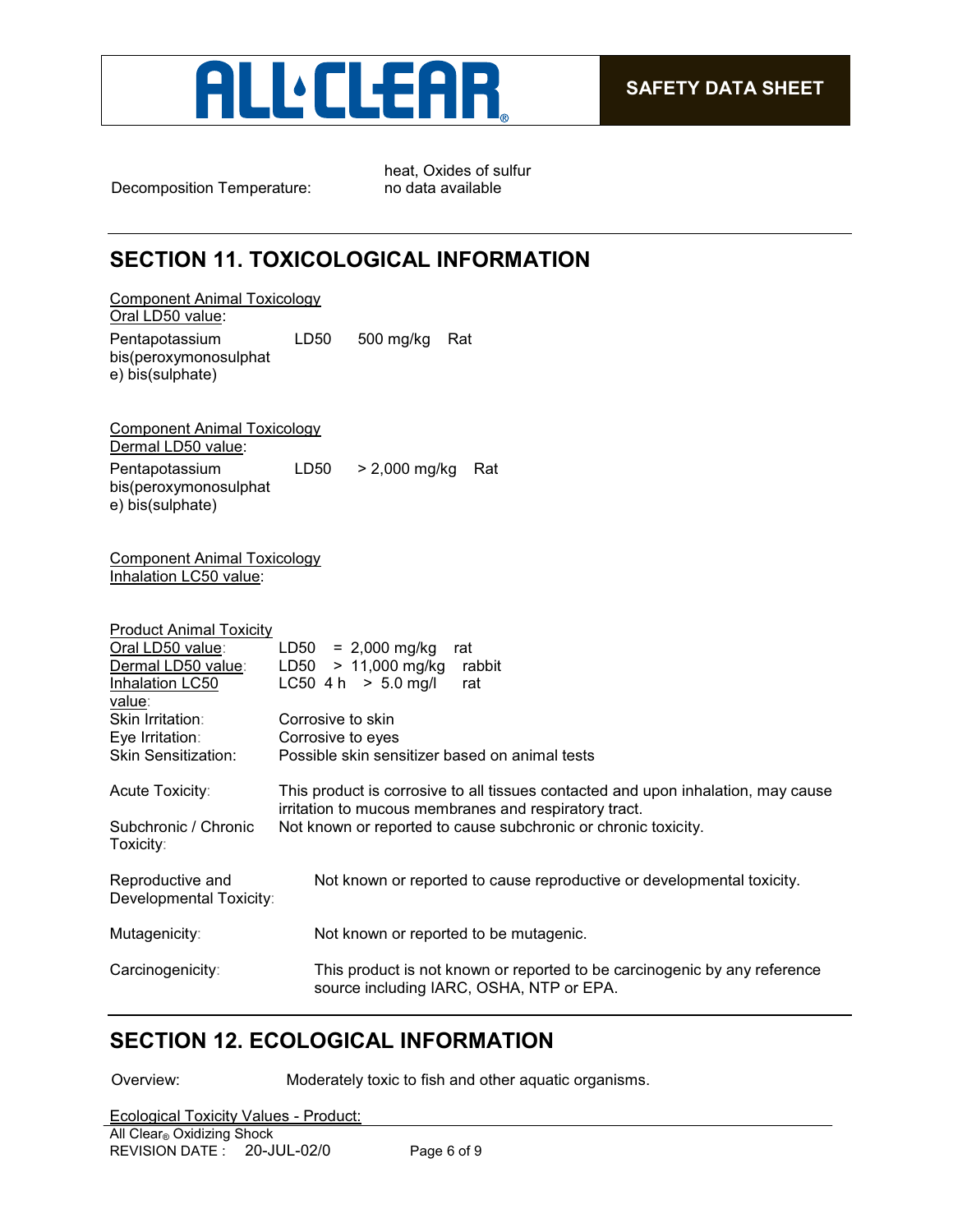

| Oncorhynchus mykiss (rainbow | $\sim$ | 96 h LC50 = 53 mg/l  |
|------------------------------|--------|----------------------|
| trout)                       |        |                      |
| Daphnia magna (Water flea) - |        | 48 h EC50 = 3.5 mg/l |

#### Ecological Toxicity Values for: POTASSIUM PEROXYDISULFATE

| Cyprinus carpio (Carp)<br>Oncorhynchus mykiss (rainbow<br>trout) | 48 h LC50 = $1,360$ mg/l<br>48 h LC50 = $234$ mg/l |
|------------------------------------------------------------------|----------------------------------------------------|
| Poecilia reticulata (guppy)<br>Daphnia magna (Water flea)        | 48 h LC50 = $845$ mg/l<br>48 h LC50= 92 mg/l       |

#### **SECTION 13. DISPOSAL CONSIDERATIONS**

**CARE MUST BE TAKEN TO PREVENT ENVIRONMENTAL CONTAMINATION FROM THE USE OF THE MATERIAL. THE USER OF THE MATERIAL HAS THE RESPONSIBILITY TO DISPOSE OF UNUSED MATERIAL, RESIDUES AND CONTAINERS IN COMPLIANCE WITH ALL RELEVANT LOCAL, STATE AND FEDERAL LAWS AND REGULATIONS REGARDING TREATMENT, STORAGE AND DISPOSAL FOR HAZARDOUS AND NONHAZARDOUS WASTES.** 

| Waste Disposal Summary:        | If this product becomes a waste, it will be a nonhazardous waste.                                                  |
|--------------------------------|--------------------------------------------------------------------------------------------------------------------|
| Disposal Methods :             | As a nonhazardous solid waste it should be disposed of in<br>accordance with local, state and federal regulations. |
| Potential US EPA Waste Codes : | LONZA-N09.00602550                                                                                                 |

## **SECTION 14. TRANSPORT INFORMATION**

| <b>DOT</b>                                    |                                                                                          |
|-----------------------------------------------|------------------------------------------------------------------------------------------|
| UN number                                     | : 3260                                                                                   |
| Description of the goods                      | : Corrosive solid, acidic, inorganic, n.o.s.<br>: (Potassium hydrogenperoxomonosulphate) |
| Class                                         | : 8                                                                                      |
| Packing group                                 | : II                                                                                     |
| Labels                                        | : 8                                                                                      |
| <b>Emergency Response</b><br>Guidebook Number | : 154                                                                                    |
|                                               |                                                                                          |
| <b>TDG</b>                                    |                                                                                          |
| UN number                                     | : 3260                                                                                   |
| All Clear <sub>®</sub> Oxidizing Shock        |                                                                                          |
| REVISION DATE: 20-JUL-02/0                    | Page 7 of 9                                                                              |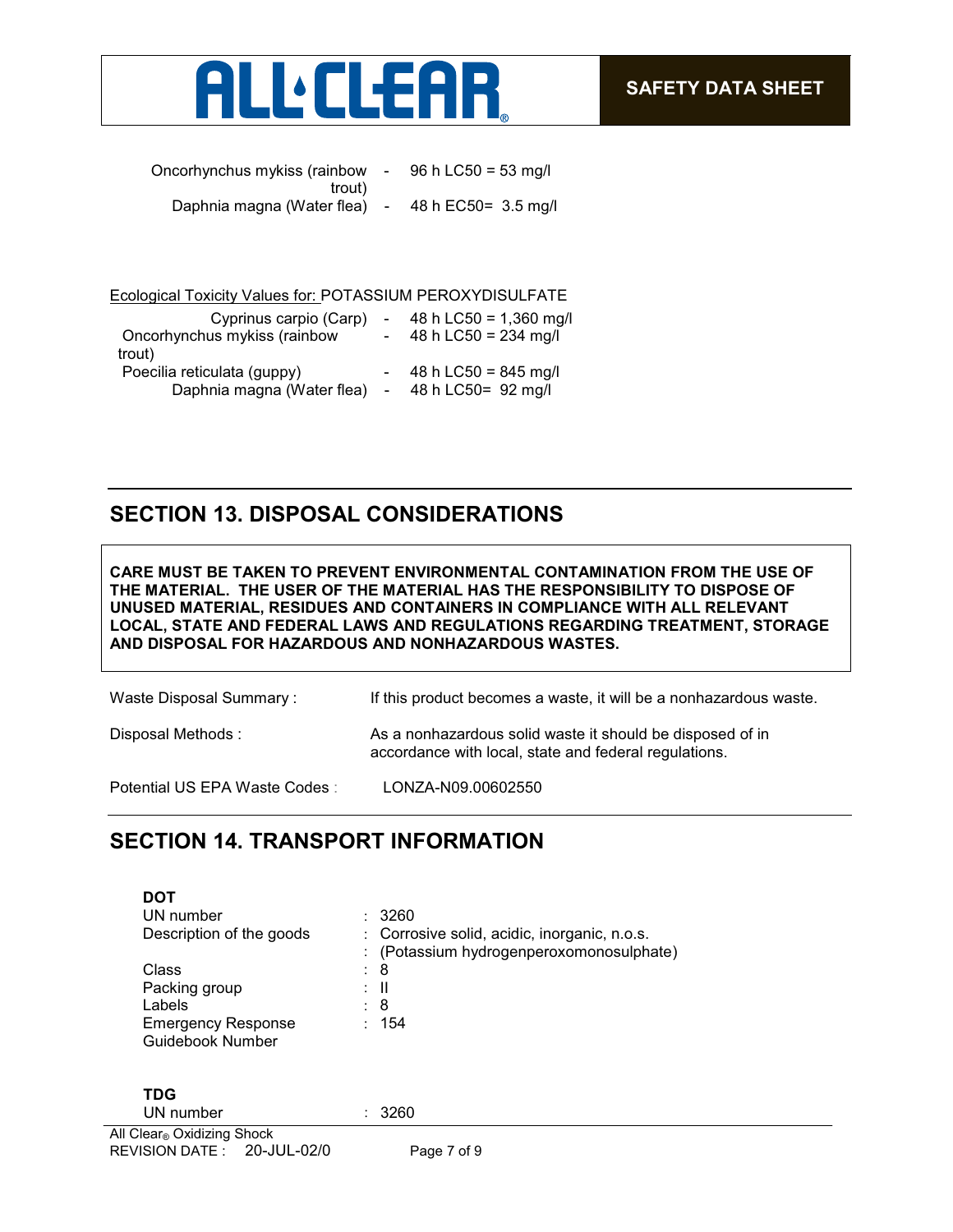

| Description of the goods                    | : CORROSIVE SOLID, ACIDIC, INORGANIC, N.O.S.<br>(Potassium hydrogenperoxomonosulphate) |
|---------------------------------------------|----------------------------------------------------------------------------------------|
| Class                                       | 8                                                                                      |
| Packing group                               | - 11                                                                                   |
| Labels                                      | : 8                                                                                    |
|                                             |                                                                                        |
| <b>IATA</b>                                 |                                                                                        |
| UN number                                   | 3260                                                                                   |
| Description of the goods                    | Corrosive solid, acidic, inorganic, n.o.s.<br>(Potassium hydrogenperoxomonosulphate)   |
| Class                                       | 8                                                                                      |
| Packing group                               | - 11                                                                                   |
| Labels                                      | 8                                                                                      |
| Packing instruction (cargo<br>aircraft)     | 863                                                                                    |
| Packing instruction<br>(passenger aircraft) | : 859                                                                                  |
| Packing instruction                         | : Y844                                                                                 |
| (passenger aircraft)                        |                                                                                        |
| <b>IMDG-CODE</b>                            |                                                                                        |
| UN number                                   | 3260                                                                                   |
| Description of the goods                    | CORROSIVE SOLID, ACIDIC, INORGANIC, N.O.S.                                             |
|                                             | (Potassium hydrogenperoxomonosulphate)                                                 |
| Class                                       | 8                                                                                      |
| Packing group                               | Ħ                                                                                      |
| Labels                                      | 8                                                                                      |
| EmS Number 1                                | F-A                                                                                    |
| EmS Number 2                                | $S-B$                                                                                  |
|                                             |                                                                                        |

# **SECTION 15. REGULATORY INFORMATION**

#### **UNITED STATES:**

| Toxic Substances Control Act (TSCA):<br><b>EPA Pesticide Registration Number:</b> | The components of this product are listed on the TSCA<br>Inventory of Existing Chemical Substances.<br>None established |
|-----------------------------------------------------------------------------------|-------------------------------------------------------------------------------------------------------------------------|
| <b>FIFRA Listing of Pesticide Chemicals</b><br>(40 CFR 180):                      | Not registered in the US under FIFRA.                                                                                   |
| <b>Superfund Amendments and Reauthorization Act (SARA) Title III:</b>             |                                                                                                                         |

Hazard Categories Sections 311 / 312 (40 CFR 370.2):

Health Immediate (Acute) Health Hazard<br>
Physical Communication Christian Eire Hazard Fire Hazard

#### **Clean Air Act**